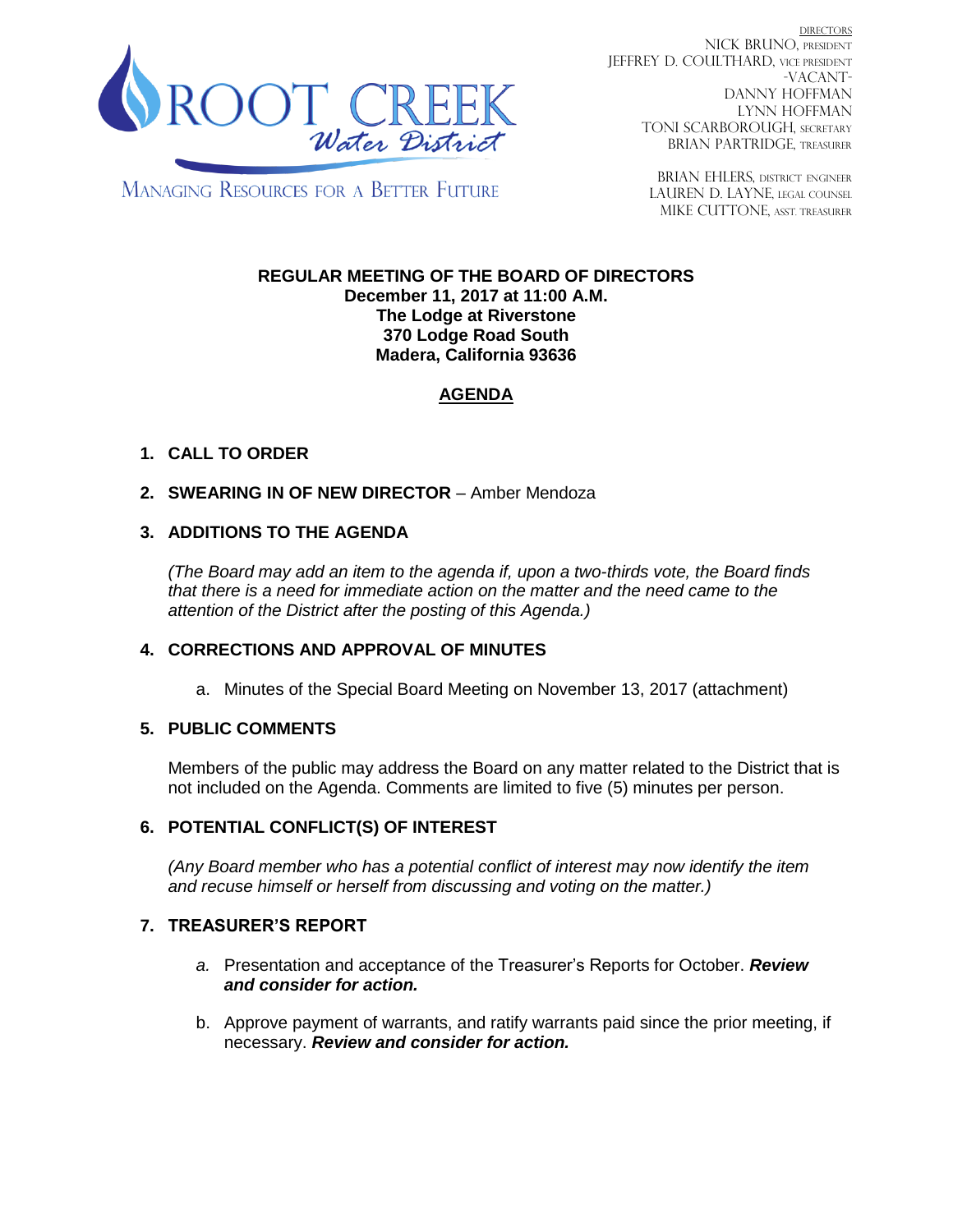#### **8. CORRESPONDENCE**

*(Members of the Board or Staff may provide comment on any timely matter related to the District that is not included on the agenda.)*

### **9. COMMITTEE REPORTS**

- a. **Water Supply and Utilization – Ad Hoc Committee.** Report from the Ad Hoc Committee on water supply agreement discussions and potential special projects.
- b. **Budget Planning – Ad Hoc Committee.** Report from the Ad Hoc Committee on budget planning.

#### **BOARD ACTION ITEMS -** *The Board may take action on any of the following items*

#### **10. Startup, Backup & Operations Purchases –** *review and consider for action*

a. **Purchase Backboard for Control Box and Disconnect Switch for Groundwater Monitoring Well Pumps** (see "Attachment A"): Approximately \$1,250

Contracting with Pump company to create a mobile backboard for a Control Box and Disconnect Switch that can be transported and used at all 5 sites for Generator hook up. Per your request, we will also put together a one page protocol summary for pump and purge volumes following completion of work.

- b. **Purchase 1" and 2" Air Relief Valves for repair and replacement of leaking ARVs** (see "Attachment B"): Approximately \$1,300 This is for replacement of an existing leaking ARV on the booster pump line at the water storage tank site and a reserve for repairs.
- c. **IT Services for network monitoring and automated backup:** Approximately \$1,000 for hardware and \$500 per month
	- i. The hardware quote is for automated backup software and hardware drives for both the SCADA and Historian computer. Recurring monthly cost is for network security (Webroot Secure antivirus software and reporting), continuous network monitoring, and backups program and Disaster Recovery Plan.
- d. **Generator Annual Preventative Maintenance Service** (see "Attachment D"): Approximately \$5,500, \$3,500 for water and \$2,000 for wastewater
- e. **Chlorine Building backup fan motor approximately \$54.00** (attached email backup)
- f. **MicroBLOX space heater for west end of unit to protect pipes and tubing approximately \$100**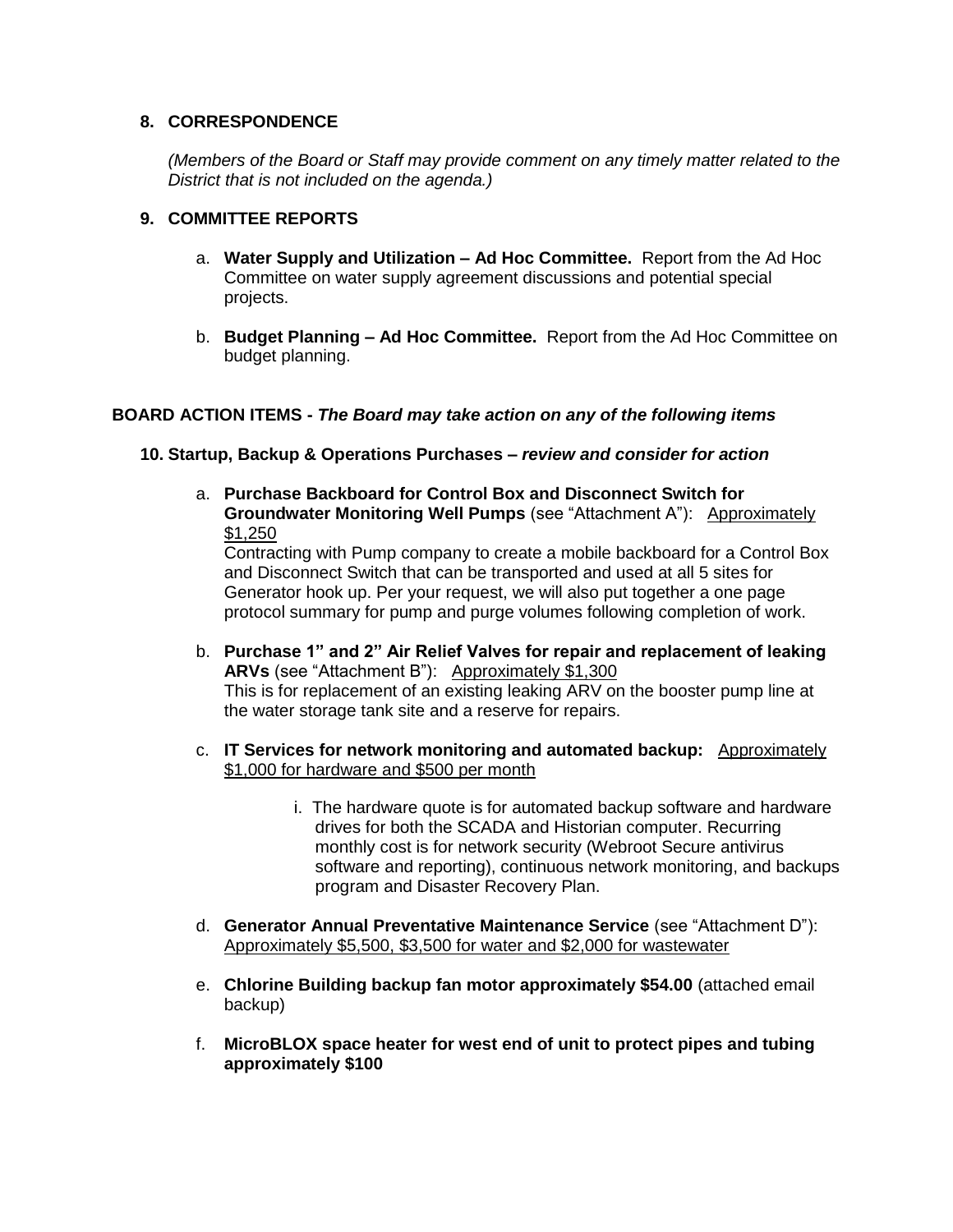#### **11. Acquisition Agreements –** *review and consider for action*

- a. **Installment Sale Agreement (Agricultural System) between RCWD & Riverstone Development, LLC** – review and consider for action
- b. **Urban Reimbursement Agreement between RCWD & Riverstone Development, LLC** – review and consider for action
- c. **Extension of Infrastructure Lease between RCWD & Riverstone Development, LLC** - review and consider taking action to amend the lease to extend the term to March 31, 2018

#### **12. Other Action Items –** *review and consider for action*

- a. **Review of Comparative Analysis on Employees versus Independent Contractors; Consider Authorization of Applicable Policies & Procedures.** Analysis from Che Johnson regarding the cost of employees versus independent contractors and the cost to prepare appropriate policies and procedures – Review and take action
- b. **General Manager**

Update on start date of the General Manager

- c. **Municipal Service Master Planning** Review and consider taking action regarding municipal service master planning
- d. **GIS Proposal** review and consider taking action to approve the GIS proposal provided by the District's engineer

## **13. ENGINEER'S REPORT**

- a. Agriculture Water Operations and Surface Water Utilization Update and consider taking action
	- i. Surface Water Utilization and Projections
	- ii. Groundwater Recharge Operations
	- iii. Charges for ag surface water use
- b. Construction Standards and Specifications, Testing, and Scope Update.
- c. Construction status Update
	- i. Municipal Projects
	- ii. Agricultural Projects In-lieu project expansions
- d. Annexation Update
- e. Groundwater level measurements update on program monitoring for CASGEM; review and consider taking action to have the District Engineer take measurements if needed